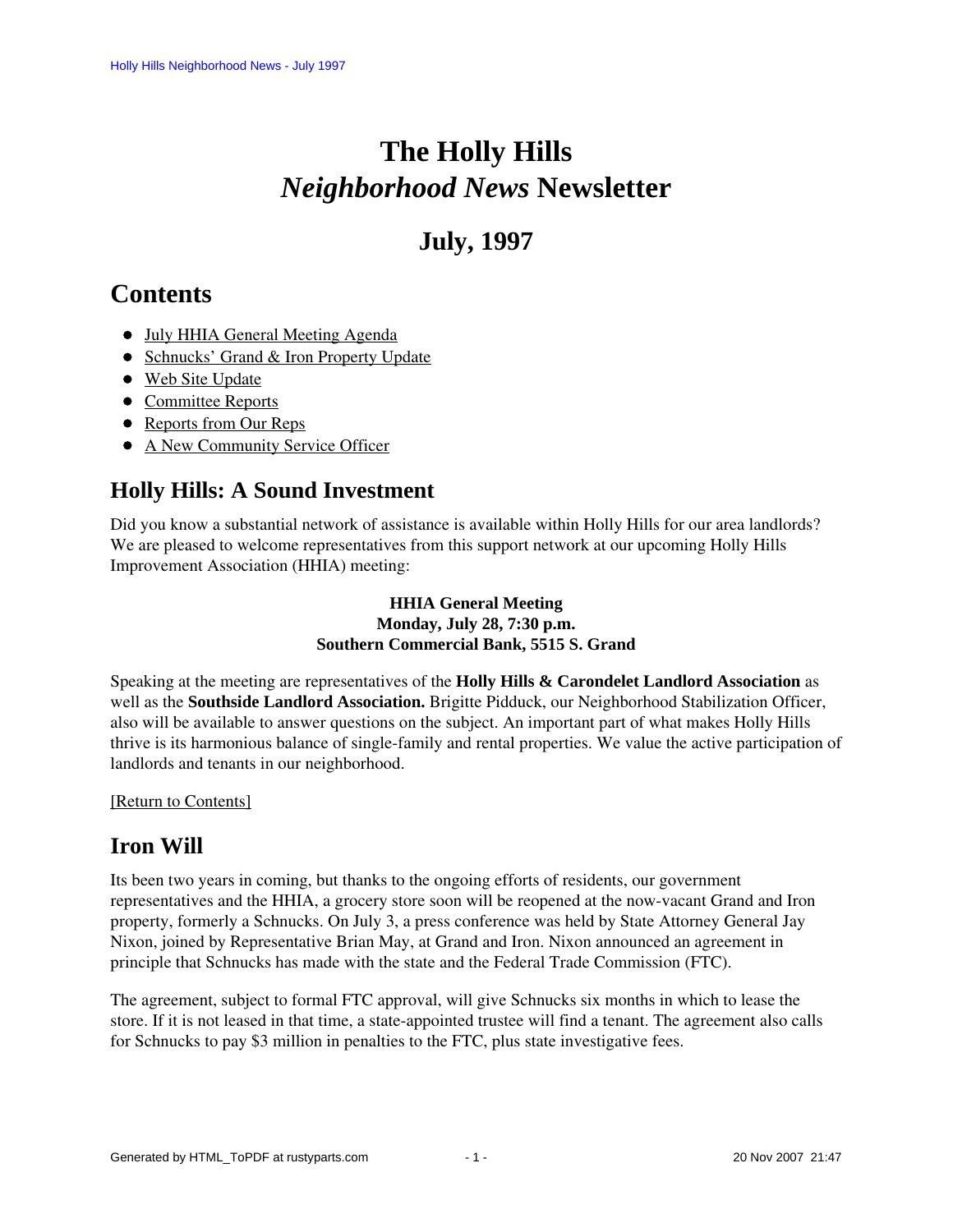The re-opening of these stores will allow local consumers to once again enjoy the competition and variety that has been missing since Schnucks closed the stores in 1995, Nixon said. The penalties and fees assessed to Schnucks should also be a warning to other parties that this office and the FTC intend to vigorously enforce compliance with their agreements.

Thanks to all of you who have written or spoken out on this important neighborhood issue. Your efforts should soon be rewarded!

#### <span id="page-1-0"></span>[\[Return to Contents\]](#page-0-2)

### **Web Weaving**

While there already is a lot to look at on the Holly Hills Web site (http://stlouis.missouri.org/hollyhills), we continue to work on adding more. Our current focus is on: expanding the Holly Hills neighborhood calendar of events, adding a contact list of all Hollly Hills government representatives, adding a guest book and a message board for area residents to share common interests, and adding a page with tips and advice on neighborhood safety.

#### **You Can Help!**

If you have an upcoming event you would like to have announced on our Web page, please contact us: 569-5708 or via e-mail We also have many other project ideas for the Web, but only so many hours in the day. If you would like to help write materials for our Web site, please let us know. No experience is needed!

#### <span id="page-1-1"></span>[\[Return to Contents\]](#page-0-2)

### <span id="page-1-3"></span>**Reports from HHIA Committees**

- [Events/Fundraising](#page-1-2)
- [Beautification -- Operation Brightside & Bates Street Projects](#page-2-0)
- [Maintenance/Improvement](#page-3-1)
- [Welcoming Committee](#page-3-2)

#### <span id="page-1-2"></span>**Events**

Several hundred area residents turned out to enjoy beautiful weather, bounteous friendship, and barbecued brats at the first Holly Hills Community Fair in Carondelet Park. Kids young and old enjoyed carriage and Rams Helmet rides through the park (carriage rides sponsored by the Shell Service Station at Loughborough and Morganford), balloon art by our Fair clown, an exciting police dog demonstration, numerous door prize drawings and visiting with friends and family. The day was capped by the free Waterloo Band performance, part of the Carondelet Community Betterment Foundations Concerts at Carondelet Park series, and sponsored by the HHIA.

We are also pleased to note that, while the main goal of the event was to give residents a chance to enjoy each others company in the park, we also were able to raise some funds to help us hold future events. Shirley Wright, Events Committee Chair, thanks all who attended or volunteered to assist with the Fair particularly members of the Events Committee, who organized the event, and our Beautification and Maintenance/Improvement committees, who helped clean up the area prior to the event.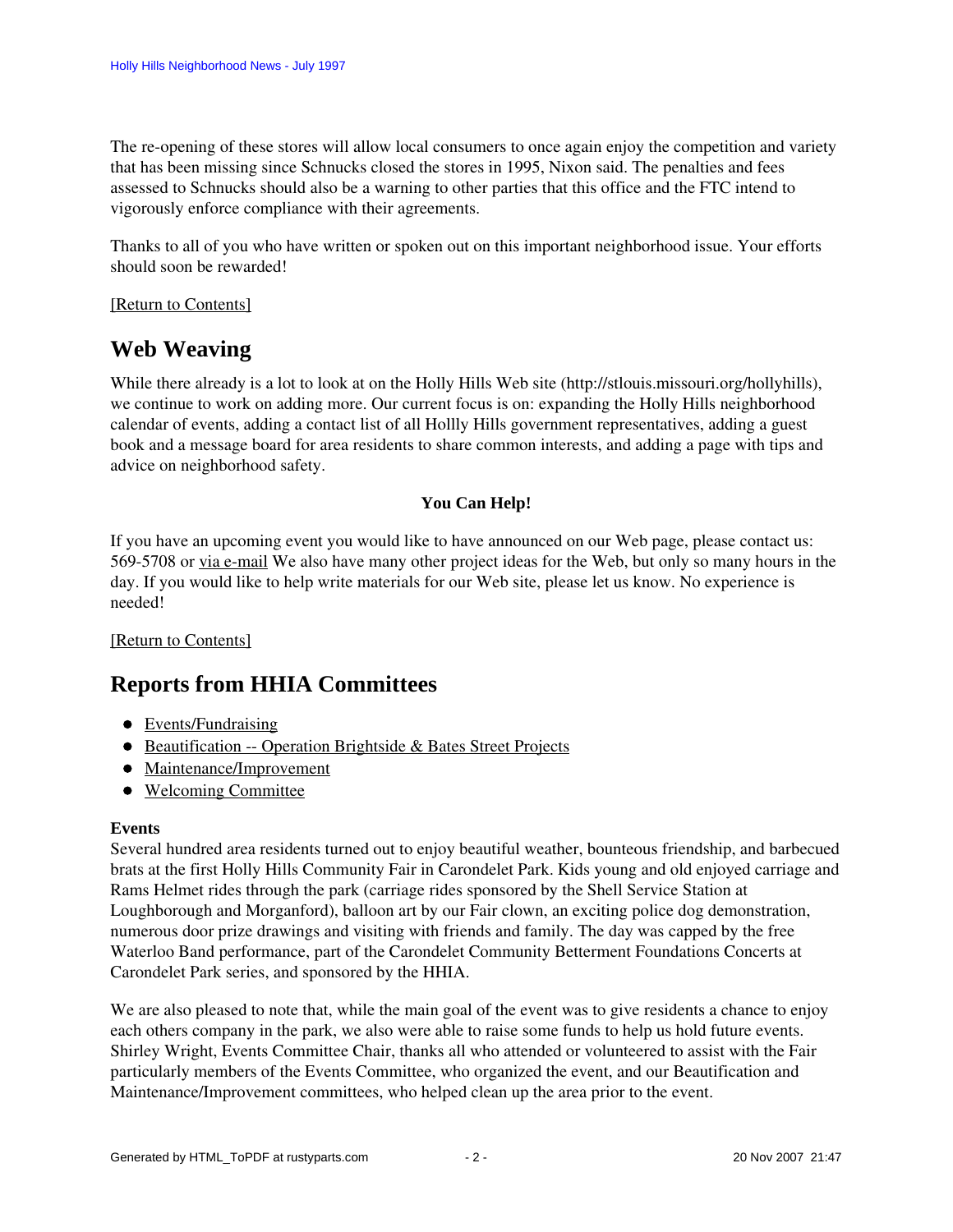In addition, special thanks go to our Fair sponsors: Aldermen Matt Villa and Fred Wessels, AMC Theatre, Accent With Flowers, Cardinal Vending Company, Ms. Denise Dowd, Family Company of America (National Food Store), Feasting Fox (welcome, by the way, to their new Head Chef, Richard Hudson, a native South St. Louisan), Flower Box, Goedekers Superstore, Kuna Meat Company, Lemay Bank & Trust Company, Lemmons Restaurant, McMahon Ford, Sams Membership Club, Schnuck Markets, Shell Service Station, Shoppers Cleaners, Southern Commercial Bank, St. Louis City Fire Department, St. Louis City Police Department, St. Louis Rams, Sterling Signs, Ted Drewes Frozen Custard and Mr. Robert Wright.

#### [\[Return to Committee Report List\]](#page-1-3)

<span id="page-2-0"></span>Holly Hills is really blooming, with several projects completed, under way or in planning:

In early May, the first half of our **Neighborhood Greening** program was completed, including 12 new planting beds in parkways along Holly Hills and Federer, and at Leona and Bowen. The program is part of a citywide Gateway to Gardening program, and was sponsored by a grant from the Missouri Botanical Garden (MBG) and the Missouri Department of Conservation. The second half of the program will be completed next spring with an additional 12 beds. As part of the program, MBG Horticulture Specialist Elena Victory, and Gateway to Gardenings Kathy Bosin joined committee volunteers, sharing valuable tips and suggestions to help our programs success. We are particularly proud to note that our project has been filmed by the Dept. of Conservation, and is scheduled to appear in an upcoming public television program, **Missouri Outdoors,** coming this fall or next spring (watch for updates)!

As mentioned in the last issue of Neighborhood News, we have begun our **Bates Street project** to upgrade the metal storage building and surrounding property near Bates and Arendes. The building received a power washing in June, and HHIA members Marianne Powers and Shari Cunningham are working with a local artist on the design. Keep reading our newsletters for updates. And remember, to help us buy paint and other materials, *any businesses or individuals donating \$25 or more will have their names painted in a commemorative area on the base of the building.* Send your donations to the Holly Hills Improvement Association, Bates Street Project, P.O. Box 22144, St. Louis, MO 63116.

Committee chairs Tim Bolt and Mark Richardson are planning to submit applications for two new Operation Brightside grant programs: Growing St. Louis and Neighbors Naturescape. We received both these grants last year, using them to provide circle flower beds from Grand to Christy. We will know in September if we have received the grants again this year.

#### **You Can Help!**

If you have or would like to grow a green thumb, we can always use help with our planting projects. We also are always on the lookout for nurseries or friendly gardeners who have plants to donate. If you would like to help, give us a call at 569-5708, or send us e-mail.

We would like to give a big thanks to all of our Beautification Committee volunteers; we also thank the following individuals who have made donations to the committee: Denise Dowd, Kevin Monahan, Rosalie and Frank Palazzolo, Mike and Connie Tilman, and Alderman Matt Villa. Last, but not least, thanks to Aldermen Fred Wessels and Fred Heitert, who have arranged for replacing many of the missing trees in our neighborhood.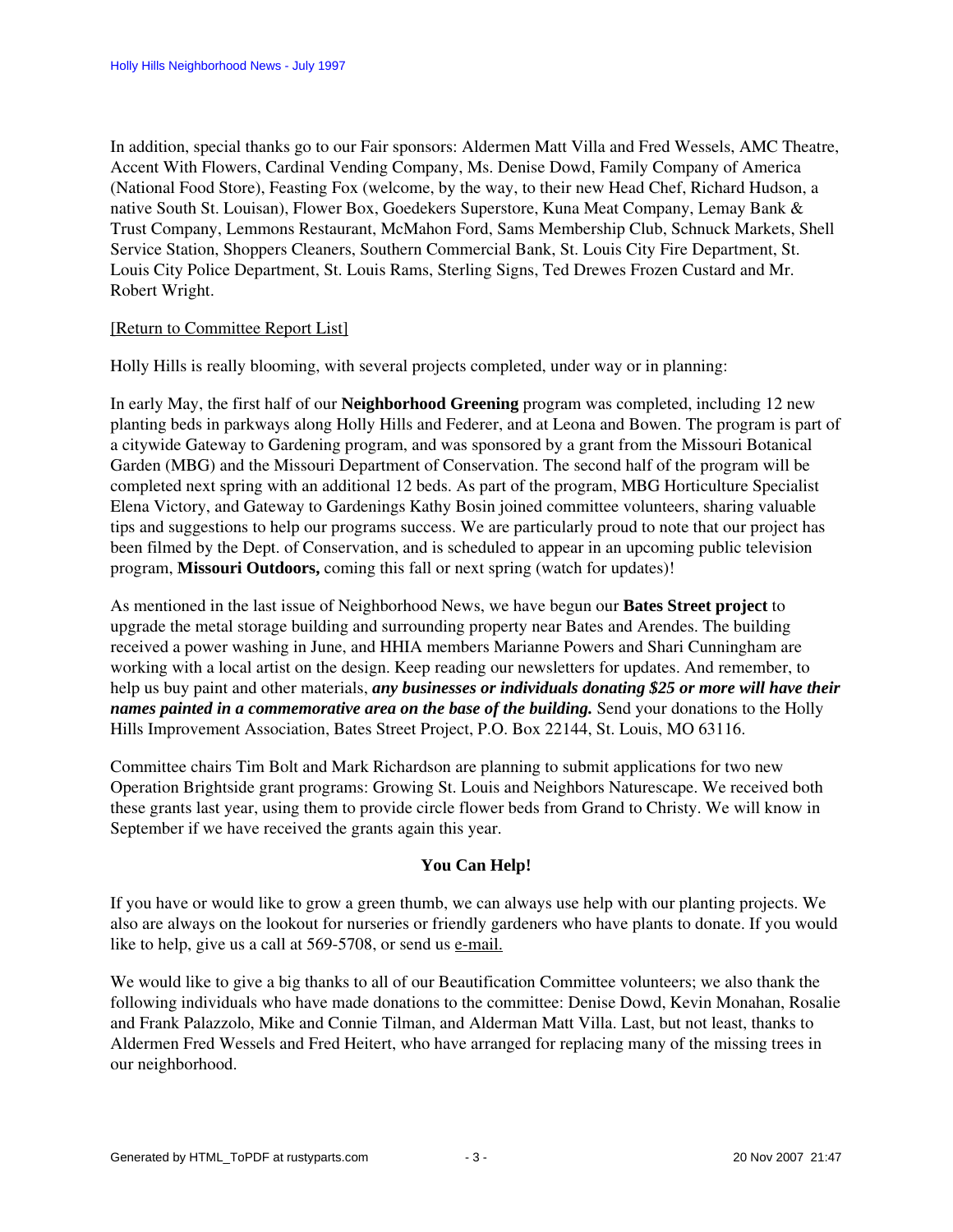#### [\[Return to Committee Report List\]](#page-1-3)

#### <span id="page-3-1"></span>**Maintenance/Improvements**

Reported at our last General Neighborhood meeting, our Maintenance/Improvements Committee has continued to address issues important to the safety and well-being of the neighborhood. We are happy to note that the resident on the 4100 block of Holly Hills, whose application for a zoning variance we reported in the last issue of *Neighborhood News,* has withdrawn the variance request and has cleaned the area around his house. We thank him for his recent efforts. The committee currently is working with Woerner School to ensure ongoing maintenance of the school grounds and surrounding area. The committee also reports that the First District Police recently seized pornographic tapes that were improperly displayed at the video store near Grand and Bates.

#### [\[Return to Committee Report List\]](#page-1-3)

#### <span id="page-3-2"></span>**Welcoming Committee**

The Welcoming Committee continues to make monthly visits to new residents of Holly Hills, providing a free packet of informational materials to help new residents quickly feel at home. In cooperation with our Welcoming Committee, the HHIA also is exploring establishing a **Business Partnership Program,** part of which will include providing residents, long-time and new, with comprehensive information about the businesses serving the Holly Hills neighborhood. Look in upcoming newsletters for more details.

#### **You Can Help!**

Please, continue to call us (569-5708) or send us email if you know of any individuals who have moved into the neighborhood. We will add them to our Welcoming Committee list to visit! In case we have questions about your call, it would be helpful if you also left your name and telephone number when leaving a message.

#### [\[Return to Committee Report List\]](#page-1-3)

### <span id="page-3-0"></span>**Reports from our Reps.**

Ending this years legislative session on a positive note, **Representative Brian May** reports sponsoring bills targeted at bad tenants, child abusers and negligent pawnbrokers, all awaiting Governor Carnahans signature for final passage.

- Landlords could more easily evict tenants engaged in criminal activity under one of Rep. Mays bills (HB 361). This measure would provide landlords with the tools to deal with bad tenants, an issue May feels is key to neighborhood stabilization.
- Our states children would be better protected under one provision of Senate Bill 56. Under this measure, penalties for child abuse are stiffened, as are crimes resulting in the death of and sexual misconduct involving a child.
- A third bill passed by Rep. May would revise current laws relating to pawnbrokers and the purchase of stolen property (SB 142). This measure would simplify the process of recovering stolen properties, held by pawnbrokers, to their rightful owners. An owner would have the opportunity to prove ownership in a small claims court. (May emphasizes that keeping records of major household items increases your chance of recovering them, should they be stolen.)